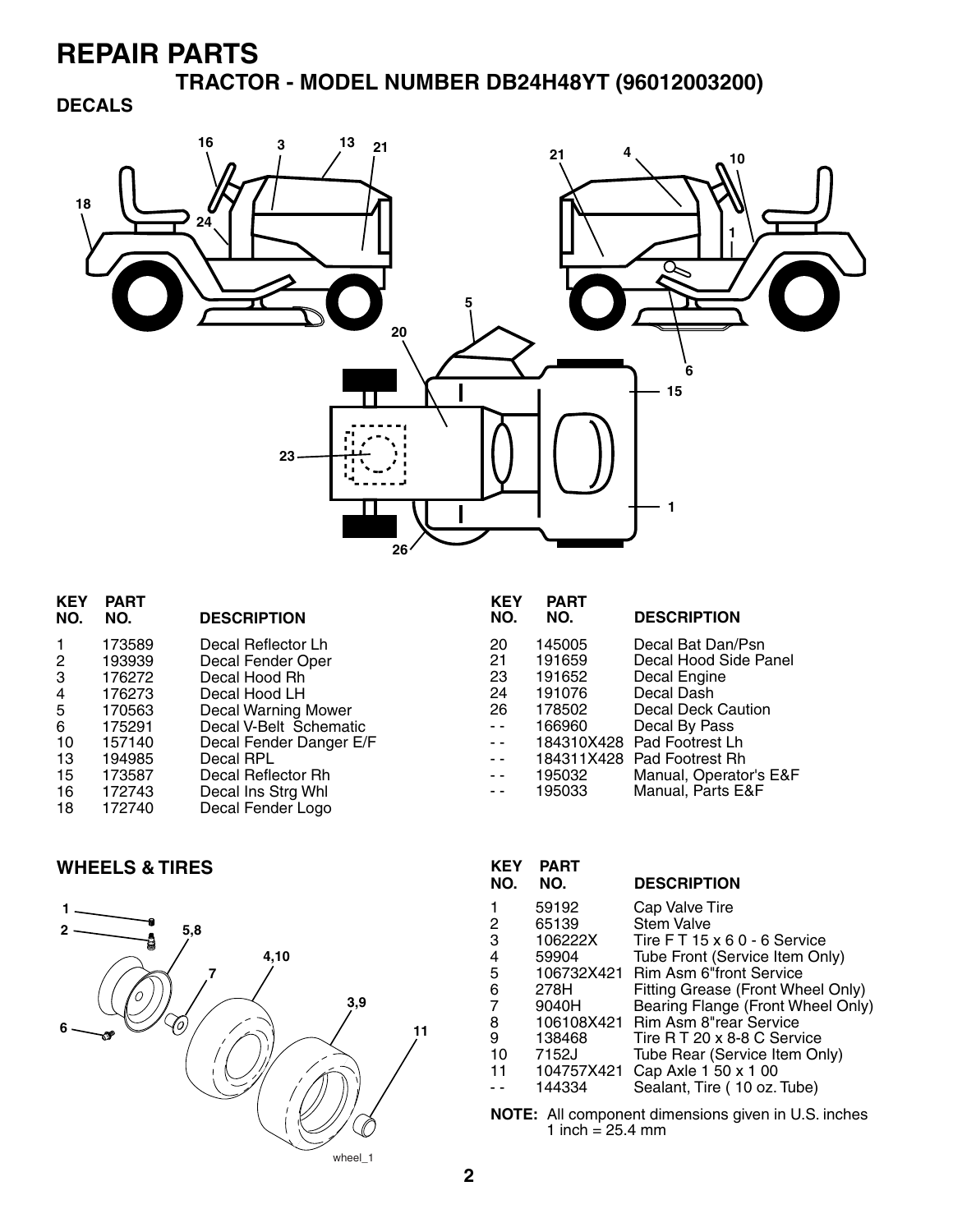#### **TRACTOR - MODEL NUMBER DB24H48YT (96012003200)**

#### **SCHEMATIC**

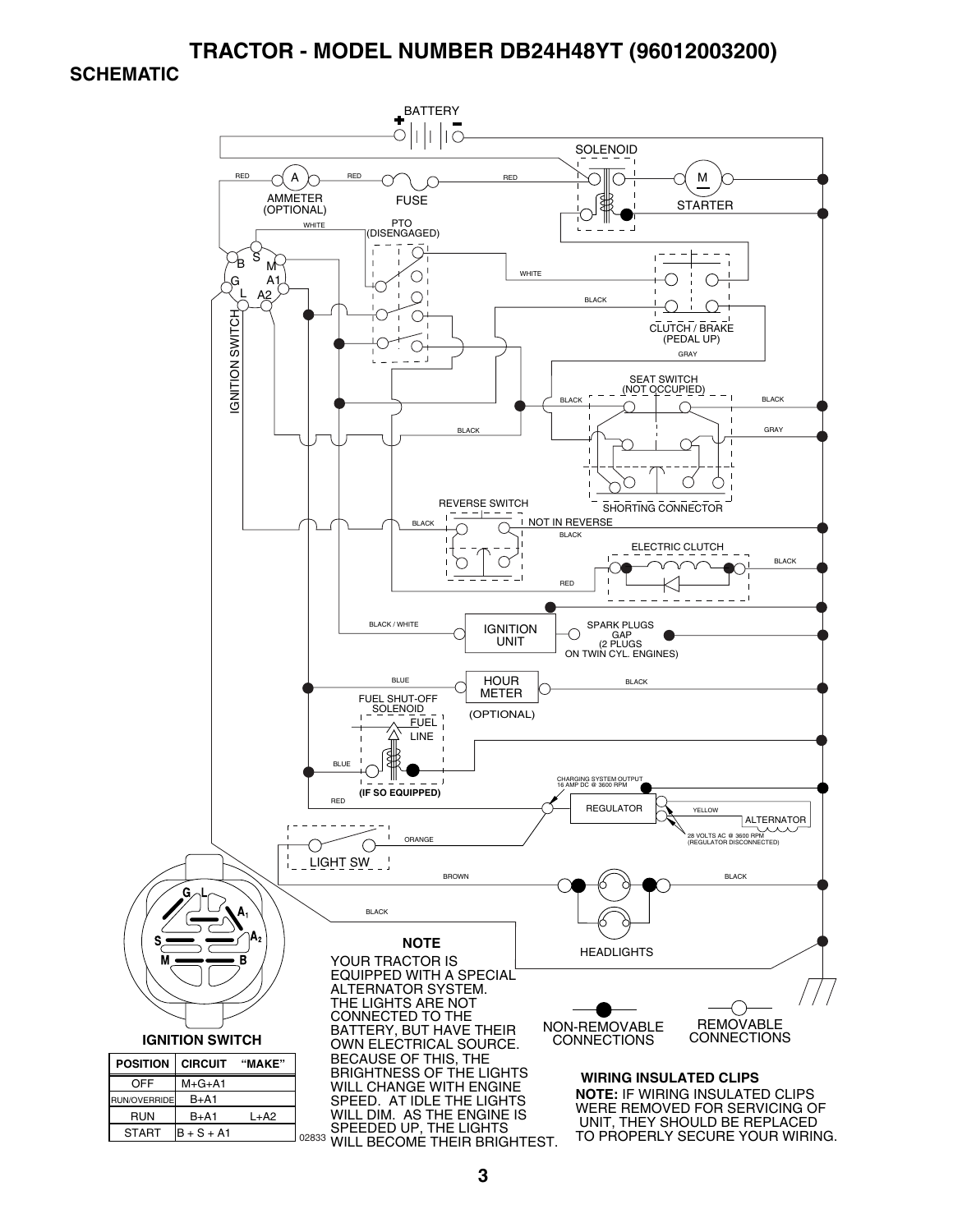**TRACTOR - MODEL NUMBER DB24H48YT (96012003200) ELECTRICAL**

![](_page_2_Figure_2.jpeg)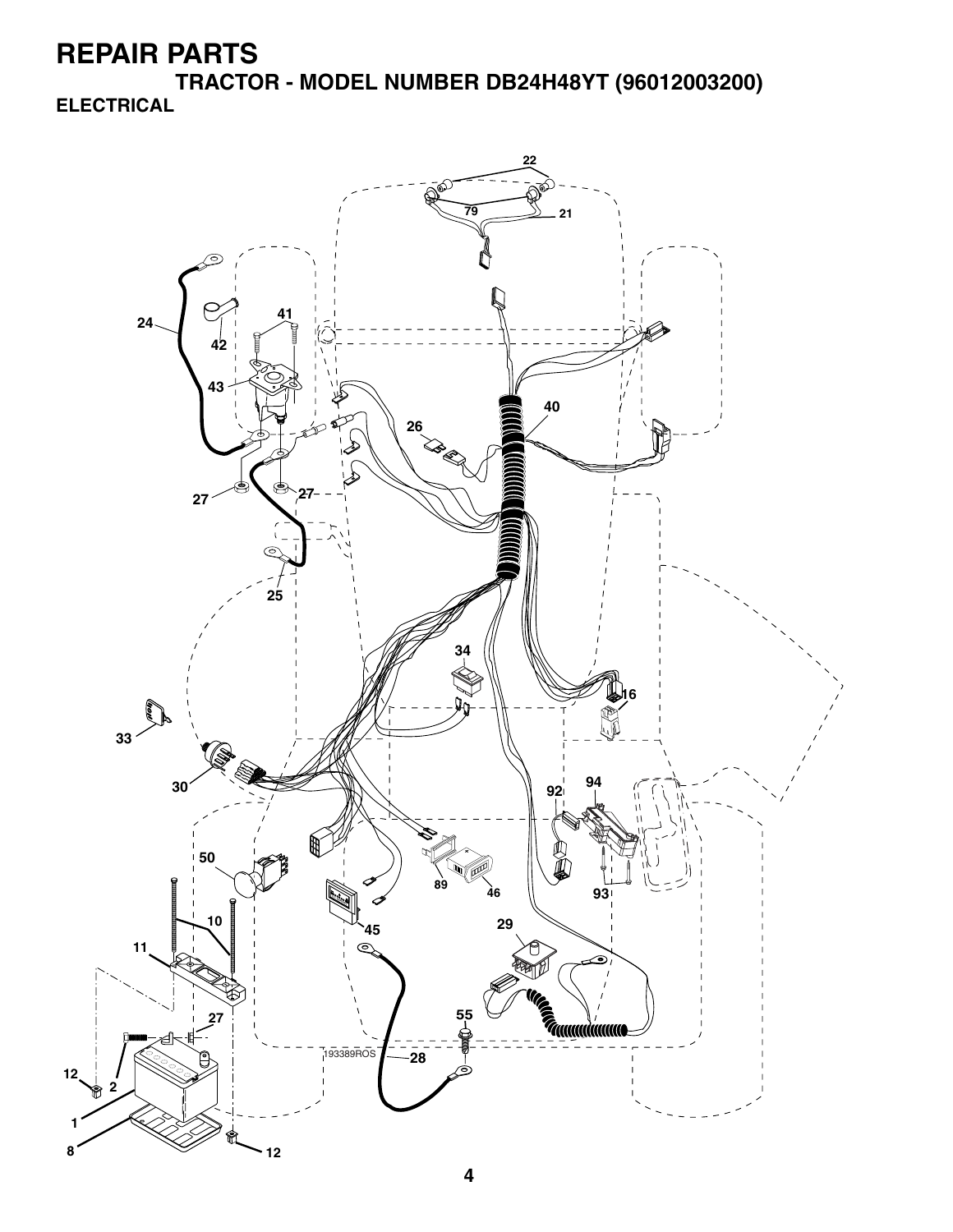**TRACTOR - MODEL NUMBER DB24H48YT (96012003200) ELECTRICAL**

| <b>KEY</b><br>NO. | <b>PART</b><br>NO. | <b>DESCRIPTION</b>                                            |
|-------------------|--------------------|---------------------------------------------------------------|
| 1                 | 144927             | Battery                                                       |
| 2                 | 74760412           | Bolt Hex Hd 1/4-20 unc x 3/4                                  |
| 8                 | 7603J              | Tray, Battery                                                 |
| 10                | 145211             | Bolt, BTR FRT 1/4-20 x 7.5                                    |
| 11                | 150109             | Hold Down Battery, Front                                      |
| 12                | 145769             | Nut, Push, Nylon                                              |
| 16                | 176138             | Switch Interlock Push-In                                      |
| 21                | 175688             | Harness Asm Light W/Bulbs                                     |
| 22                | 4152J              | <b>Bulb Light</b>                                             |
| 24                | 8860R              | <b>Cable Starter</b>                                          |
| 25                | 146148             | Cable                                                         |
| 26                | 175158             | Fuse                                                          |
| 27                | 73510400           | Nut Keps Hex 1/4-20 unc                                       |
| 28                | 145491             | Cable Ground                                                  |
| 29                | 192749             | Switch Seat                                                   |
| 30                | 193350             | Switch Ign                                                    |
| 33                | 140401             | Key Ign                                                       |
| 34                | 110712X            | Switch Light/Reset                                            |
| 40                | 193389             | Harness Ign.                                                  |
| 41                | 17720408           | Key                                                           |
| 42                | 131563             | Cover Terminal                                                |
| 43                | 178861             | Solenoid w/Brass Plunger                                      |
| 45                | 122822X            | Ammeter                                                       |
| 46                | 169635             | Hourmeter Snap-In                                             |
| 50                | 174653             | Switch, PTO                                                   |
| 55                | 17490508           | Screw Thdrol 5/16-18 x 1/2                                    |
| 79                | 175242             | <b>Bulbholder</b>                                             |
| 89                | 169639             | Bracket Snap-In Hourmeter                                     |
| 92<br>93          | 193465<br>192540   | Harness Pigtail Reverse Switch<br>Screw Plastite 10-1/4 x 2.0 |
|                   |                    |                                                               |
| 94                | 191834             | <b>Module Reverse Switch</b>                                  |

**NOTE:** All component dimensions given in U.S. inches. 1 inch =  $25.4$  mm.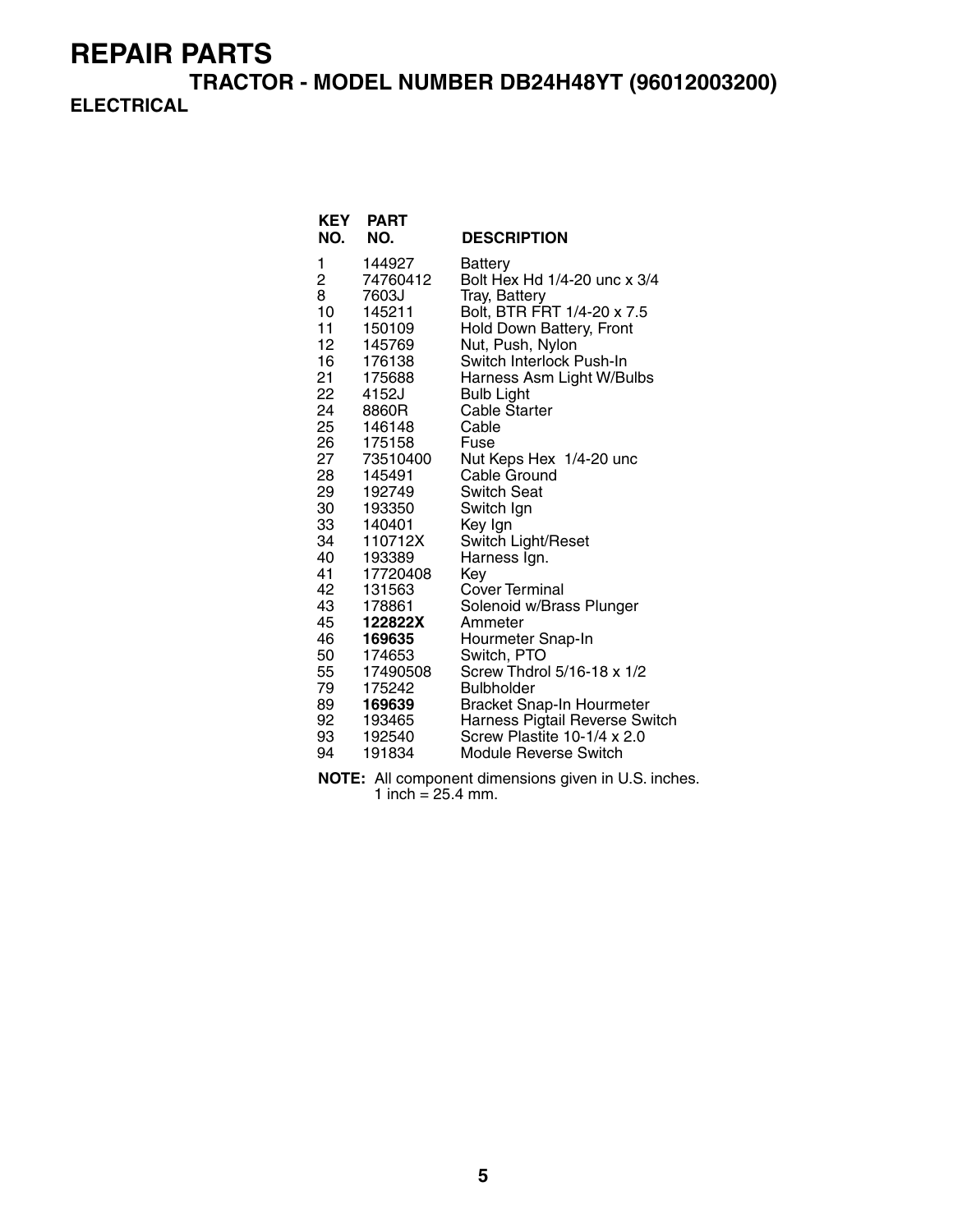**TRACTOR - MODEL NUMBER DB24H48YT (96012003200) CHASSIS AND ENCLOSURES**

![](_page_4_Figure_2.jpeg)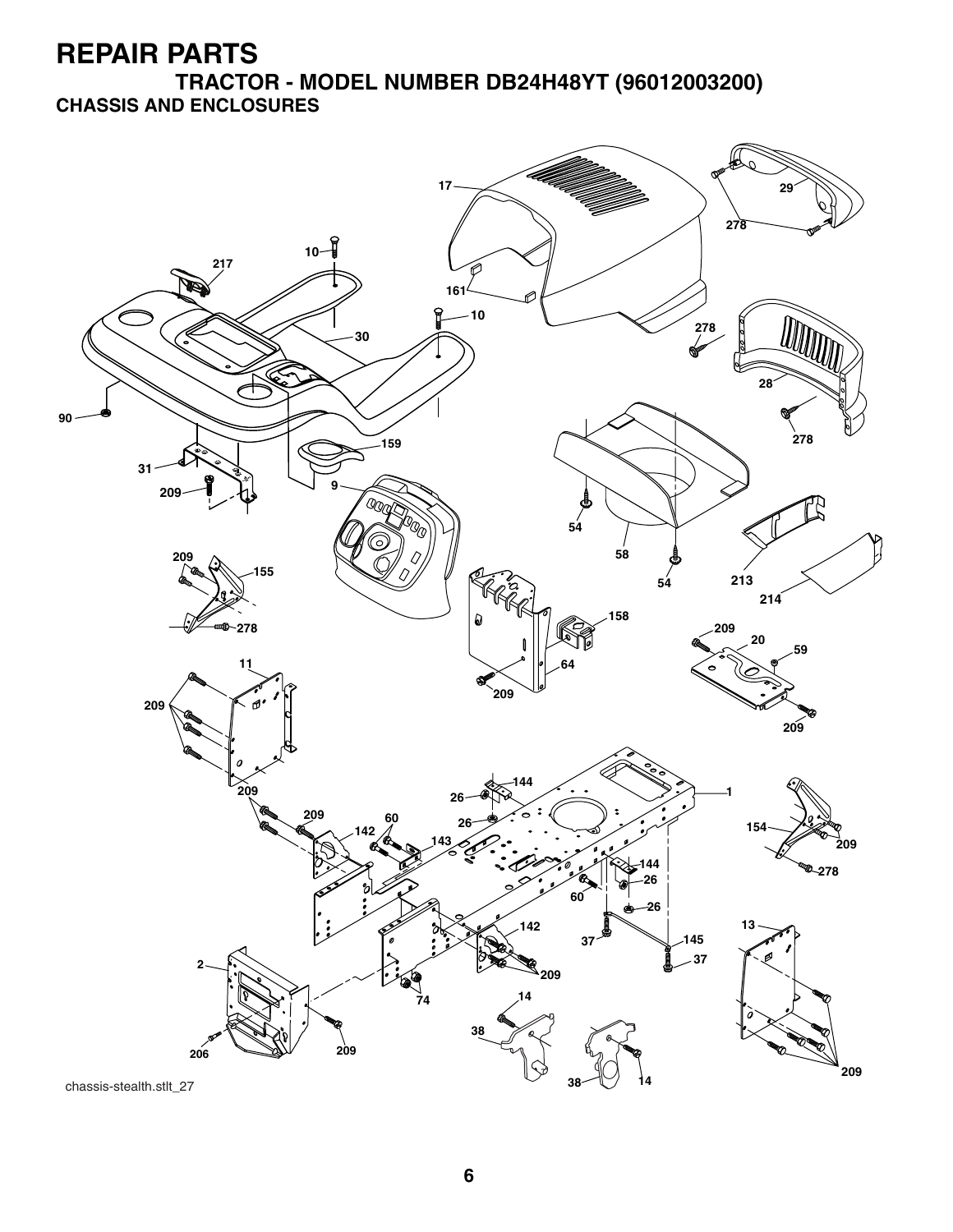## **TRACTOR - MODEL NUMBER DB24H48YT (96012003200) CHASSIS AND ENCLOSURES**

| <b>KEY</b><br>NO. | <b>PART</b><br>NO.  | <b>DESCRIPTION</b>                                          |
|-------------------|---------------------|-------------------------------------------------------------|
| 1                 | 174619              | Chassis                                                     |
| $\overline{c}$    | 176554              | Drawbar                                                     |
| 9                 | 193636X428 Dash     |                                                             |
| 10                | 72140608            | Bolt 3/8-16 x 1                                             |
| 11<br>13          | 167203<br>178298    | Panel Dash Lh<br>Panel Dash Rh                              |
| 14                | 17490608            | Screw Thdrol 3/8-16 x 1/2                                   |
| 17                | 175260X428          | Hood                                                        |
| 20                | 162026              | <b>Plate Battery</b>                                        |
| 26                | STD541437           | Nut Lock Hex W/Ins 3/8-16 unc                               |
| 28                | 175289X428          | Grille                                                      |
| 29                | 161840              | Lens Bar                                                    |
| 30                | 192395X428          | Fender                                                      |
| 31                | 139976              | <b>Bracket Fender</b>                                       |
| 37                | 17490508            | Screw Thdrol 6/16-18 x 1/2 TYT                              |
| 38                | 175710              | Bracket, Asm. Pivot Mower Rear                              |
| 54                | 192512              | Screw Wshd Hex 10-32 x 5/8                                  |
| 58                | 175351              | Duct Hood                                                   |
| 59<br>60          | 187495<br>STD533707 | <b>Bushing Snap</b><br>Bolt RdHd Sqnk 3/8-16 unc x 3/4      |
| 64                | 174997              | Dash Lower                                                  |
| 74                | STD541437           | Nut Crownlock 3/8-16 unc                                    |
| 90                | 124346X             | Nut Self-Thd Wsh-Hd 1/4 Zinc                                |
| 142               | 175702              | <b>Plate Reinforcement STLT</b>                             |
| 143               | 186689              | <b>Bracket Swaybar Chassis</b>                              |
| 144               | 175582              | <b>Bracket Footrest</b>                                     |
| 145               | 156524              | Rod Pivot Chassis/Hood                                      |
| 154               | 161897              | <b>Bracket Dash Rh</b>                                      |
| 155               | 161900              | <b>Bracket Dash Lh</b>                                      |
| 158               | 162037              | <b>Bracket Parking Brake</b>                                |
| 159<br>161        | 191120X428          | Cupholder                                                   |
| 209               | 164655<br>17000612  | <b>Extrusion Bumper</b><br>Screw Hexwsh Thdrol 3/8-16 x 3/4 |
| 213               |                     | 169848X428 Skirt Grille LH                                  |
| 214               |                     | 169847X428 Skirt Grille RH                                  |
| 217               |                     | 179132X428 Console Fuel Window                              |
| 278               | 191611              | Screw 10 x 3/4 Single Lead Hex                              |

**NOTE:** All component dimensions given in U.S. inches 1 inch = 25.4 mm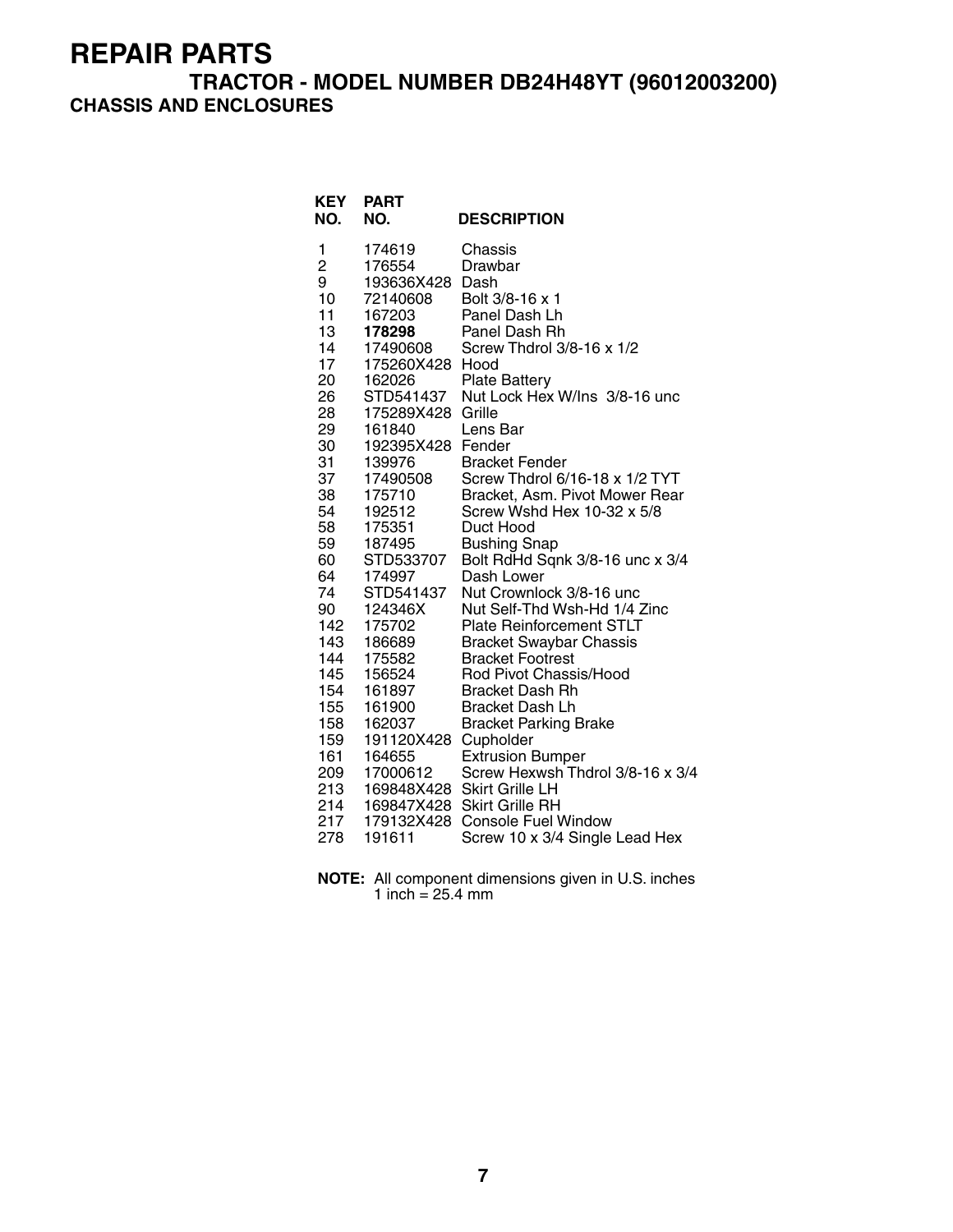**TRACTOR - MODEL NUMBER DB24H48YT (96012003200)**

**DRIVE**

![](_page_6_Figure_3.jpeg)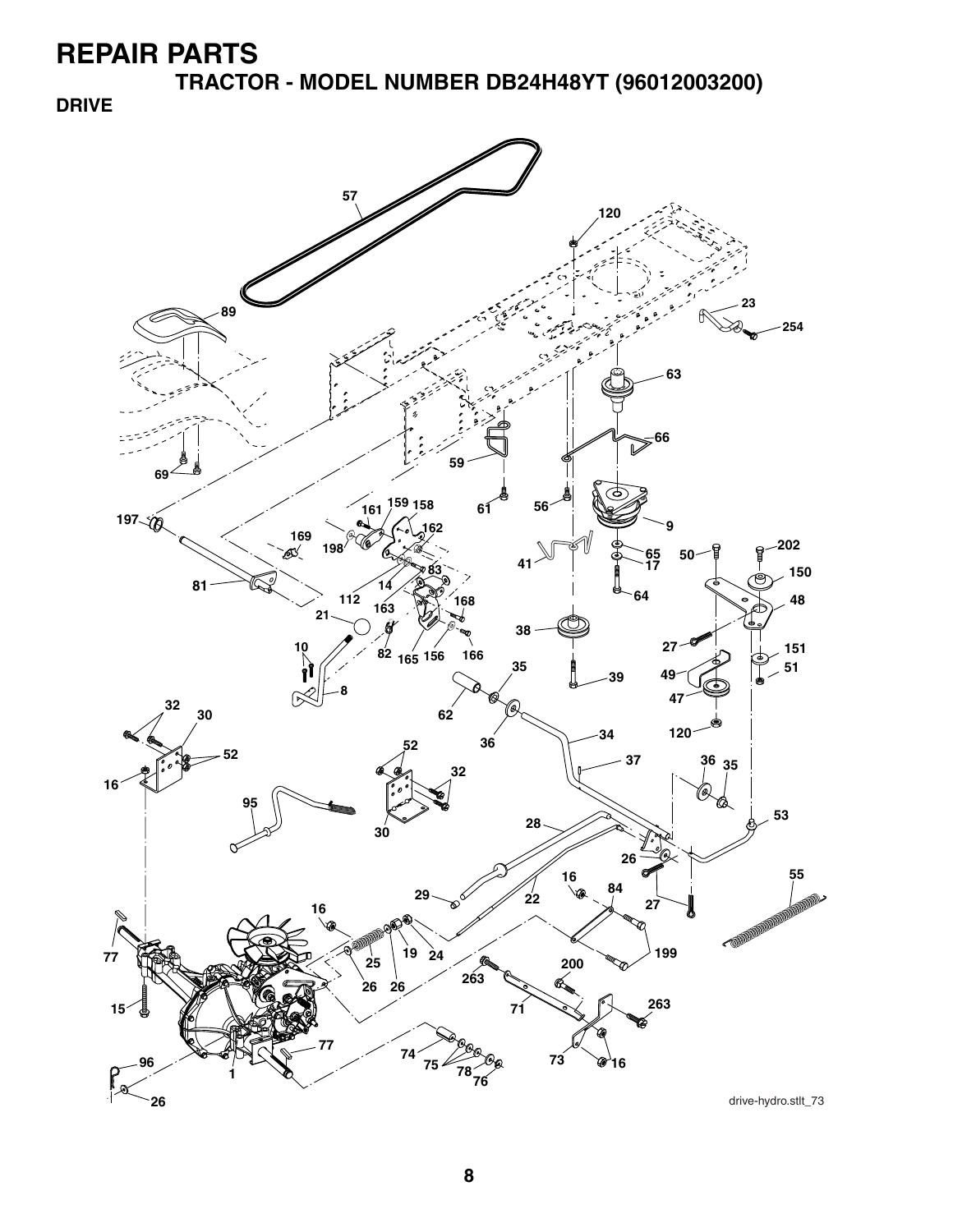# **TRACTOR - MODEL NUMBER DB24H48YT (96012003200)**

### **DRIVE**

| <b>KEY</b><br>NO. | <b>PART</b><br>NO. | <b>DESCRIPTION</b>                   | <b>KEY</b><br>NO. | <b>PART</b><br>NO.           | <b>DESCRIPTION</b>                                         |
|-------------------|--------------------|--------------------------------------|-------------------|------------------------------|------------------------------------------------------------|
| 1                 | .                  | Transaxle (See Breakdown)            | 64                | 173937                       | Bolt, Hex                                                  |
|                   |                    | Hydro Gear Model 314-0510            | 65                | 10040700                     | Washer Lock Hvy Hlcl Spr. 7/16                             |
| 8                 | 192502             | Rod Shift                            | 66                | 154778                       | Keeper Belt Engine                                         |
| 9                 | 179334             | <b>Clutch Electric</b>               | 69                | 142432                       | Screw                                                      |
| 10                | 76020416           | Pin Cotter 1/8 x 1 CAD               | 71                | 169183                       | Strap Torque Lh Hydro                                      |
| 14                | 10040400           | Washer Lock Hvy. Helical             | 73                | 169182                       | Strap Torque Rh Hydro                                      |
| 15                | 74490544           | Bolt, Hex FLGHD 5/16-18 Gr. 5        | 74                | 137057                       | Spacer, Split                                              |
| 16                | STD541431          | Nut Lock Hex W/Ins 5/16-18 unc P     | 75                | 121749X                      | Washer 25/32 x 1-1/4 x 16 Ga.                              |
| 17                | 126197X            | Washer 1-1/2 OD x 15/32 ID x 2.50    | 76                | 12000001                     | E-Ring                                                     |
| 19                | 73800600           | Nut Lock Hex W/Wsh 3/8-16 unc        | 77                | 123583X                      | Key, Square                                                |
| 21                | 106933X            | knob 1/2-13                          | 78                | 121748X                      | Washer 25/32 x 1-5/8 x 16 Ga.                              |
| 22                | 169498             | Rod, Brake Hydro                     | 81                | 165596                       | Shaft Asm. Cross                                           |
| 23                | 190736             | <b>Bracket Anti-Rotation</b>         | 82                | 165711                       | <b>Spring Torsion</b>                                      |
| 24                | 73350600           | Nut Hex Jam 3/8-16                   | 83                | 19171216                     | Washer 17/32 x 3/4 x 16 Ga.                                |
| 25                | 106888X            | Spring, Brake Rod                    | 84                | 169594                       | Link, Transaxle                                            |
| 26                | 19131316           | Washer                               | 89                |                              | 192387X428 Console, Shift                                  |
| 27                | 76020412           | Pin Cotter 1/8 x 3/4 CAD.            | 95                | 170201                       | Control Asm Bypass Hydro                                   |
| 28                | 175765             | Rod, Parking Brake                   | 96                | 4497H                        | Retainer Spring 1" Zinc/Cad                                |
| 29                | 71673              | Cap, Parking Brake                   | 112               | 19091210                     | Washer 9/32 x 3/4 x 10 Ga.                                 |
| 30                | 169592             | Bracket, Transaxle                   | 120               | 73900600                     | Nut Lock Flg 3/8-16 unc                                    |
| 32                | 74760512           | Bolt Hex Hd 5/16-18 unc x 3/4        | 150               | 175456                       | <b>Spacer Retainer</b>                                     |
| 34                | 175578             | Shaft, Foot Pedal Nibbed             | 151               | 19133210                     | Washer 13/32 x 2 x 10 Ga.                                  |
| 35                | 120183X            | Bearing, Nylon                       | 156               | 166002                       | Washer Srrted 5/16 ID x 1 x .125                           |
| 36                | 19211616           | Washer 21/32 x 1 x 16 Ga.            | 158               | 165589                       | <b>Bracket Shift Mount</b>                                 |
| 37                | 1572H              | Pin, Roll 3/16 x 1                   | 159               | 183900                       | Hub Shift                                                  |
| 38                | 179114             | Pulley, Idler, Composite             | 161               | 72140406                     | Bolt Rdhd Sqnk 1/4-20 x 3/4 Gr. 5                          |
| 39                | 72110622           | Bolt 3/8-16unc x 2-3/4               | 162               | 73680400                     | Nut Crownlock 1/4-20 unc                                   |
| 41                | 175556             | Keeper, Belt Retainer                | 163               | 74780416                     | Bolt Hex Fin 1/4-20 unc x 1 Gr. 5                          |
| 47                | 127783             | Pulley, Idler, V-Groove              | 165               | 165623                       | <b>Bracket Pivot Lever</b>                                 |
| 48                | 154407             | <b>Bellcrank Clutch Grnd Drv STL</b> | 166               | 17490510                     | Screw 5/16-18 x 5/8                                        |
| 49                | 123205X            | Retainer, Belt                       | 168               | 165492                       | Bolt Shoulder 5/16-18 x .561                               |
| 50                | 72110612           | Bolt Carr Sh 3/8-16 x 1-1/2 Gr.5     | 169               | 165580                       | Plate Fastening LT                                         |
| 51                | 73680600           | Nut Crownlock 3/8-16 unc             | 197               | 169613                       | Nyliner Snap-In 5/8" ID                                    |
| 52                | 73680500           | Nut Crownlock 5/16-18 unc            | 198               | 169593                       | Washer Nyl 7/8" ID x .105"                                 |
| 53                | 105710X            | Link, Clutch                         | 199               | 169612                       | Bolt Shoulder 5/16-18 unc                                  |
| 55                | 105709X            | Spring, Return, Clutch               | 200               | 72140508                     | Bolt Rdhd Sqnk 5/16-18 unc x 1                             |
| 56                | 17060620           | Screw 3/8-16 x 1.0                   | 202               | 72110614                     | Bolt 3/8-16 x 1-3/4 Gr. 5                                  |
| 57                | 140294             | V-Belt, Ground Drive                 | 254               | 17000616                     | Screw 3/8-16 x 1                                           |
| 59                | 169691             | Keeper, Center Span                  | 263               | 17000612                     | Screw 3/8-16 x .75                                         |
| 61                | 17120614           | Screw 3/8-16 x 3/4                   |                   |                              |                                                            |
| 62                | 123533X            | Cover, Pedal                         |                   |                              | <b>NOTE:</b> All component dimensions give in U.S. inches. |
| 63                | 174607             | Pulley, Engine                       |                   | 1 inch = $25.4 \, \text{mm}$ |                                                            |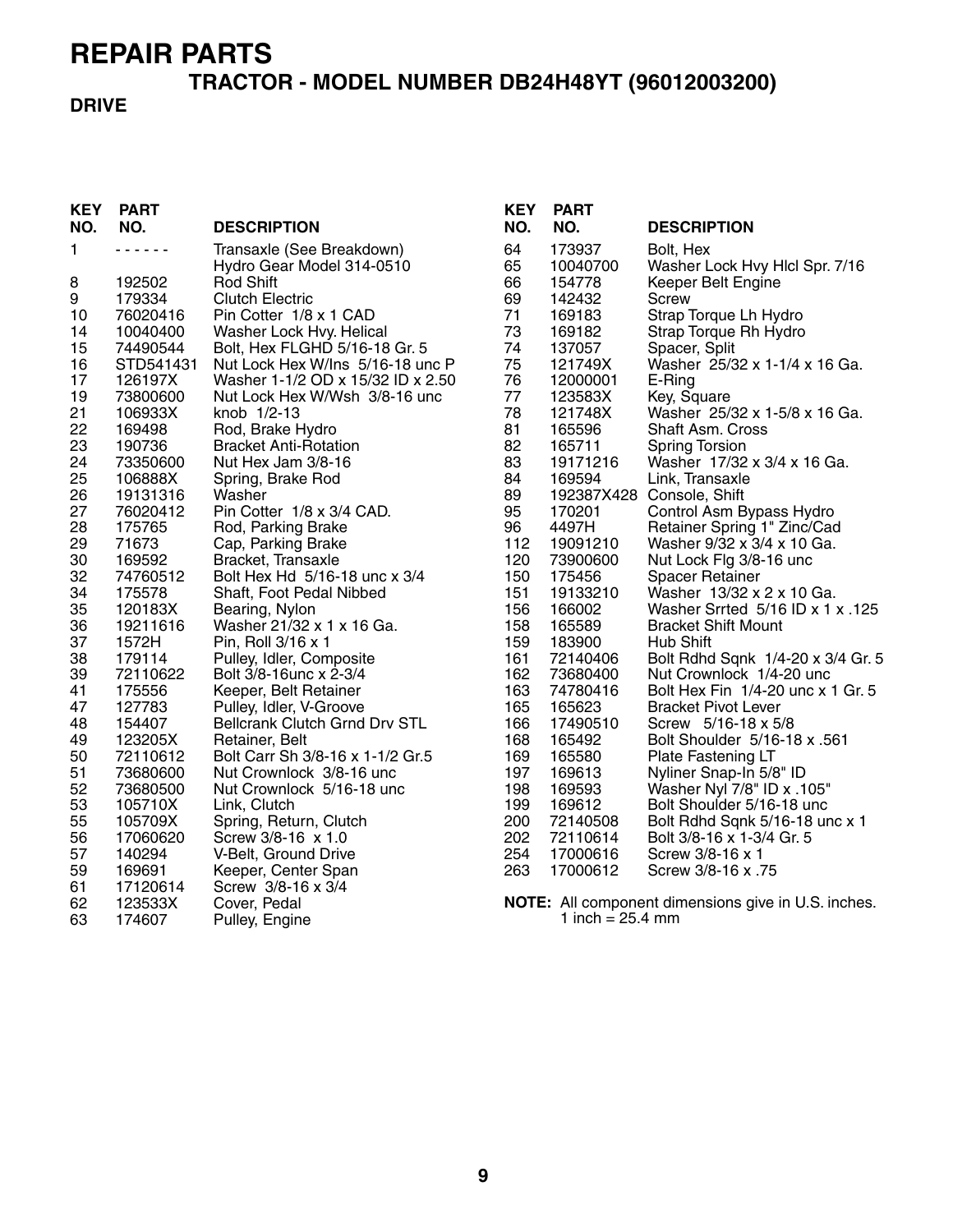**TRACTOR - MODEL NUMBER DB24H48YT (96012003200) STEERING ASSEMBLY**

![](_page_8_Figure_2.jpeg)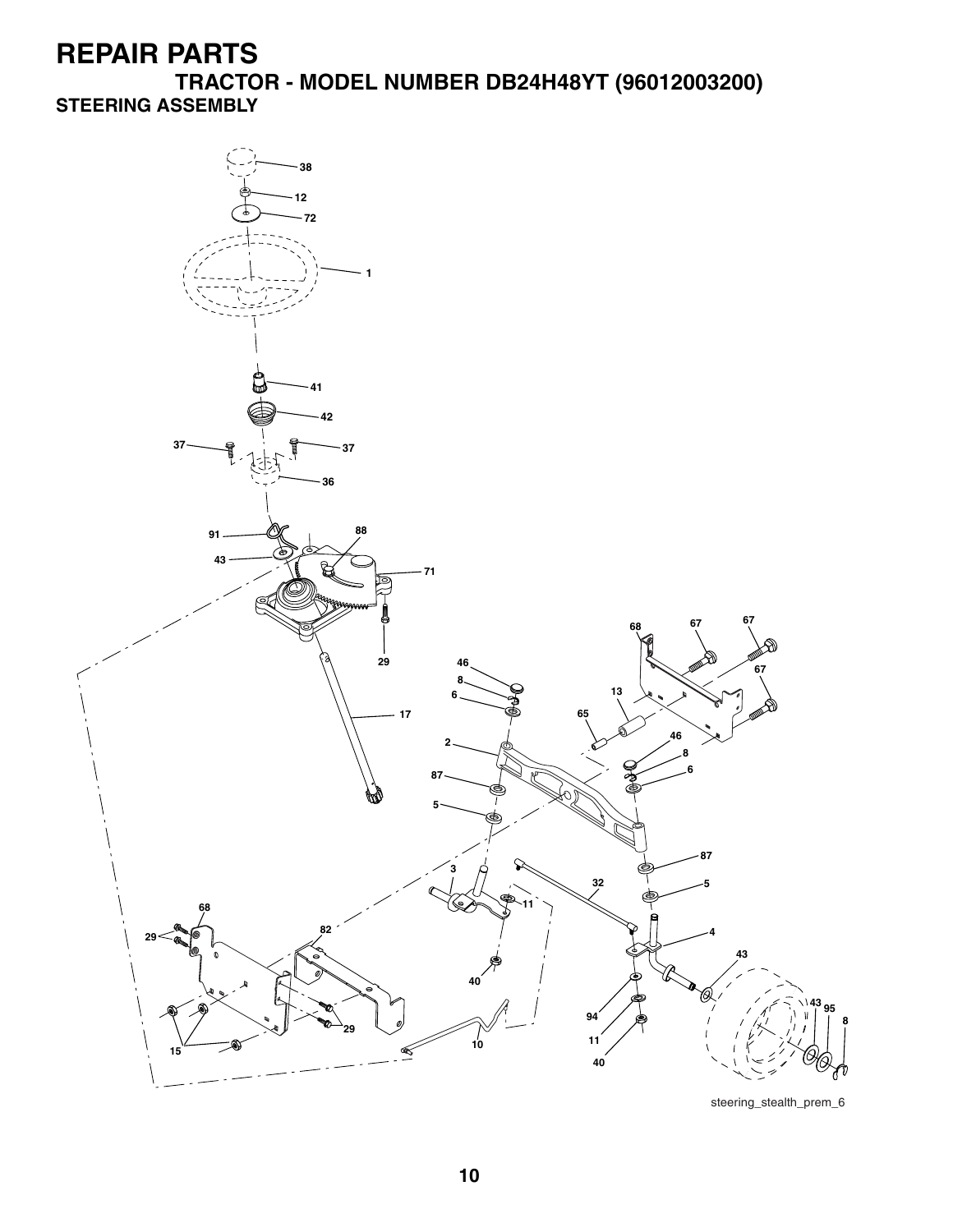**TRACTOR - MODEL NUMBER DB24H48YT (96012003200) STEERING ASSEMBLY**

| <b>KEY</b><br>NO. | <b>PART</b><br>NO. | <b>DESCRIPTION</b>                                                  |
|-------------------|--------------------|---------------------------------------------------------------------|
| 1                 | 186094X428         | <b>Wheel Steering</b>                                               |
| $\frac{2}{3}$     | 184706             | Axle                                                                |
|                   | 169840             | Spindle Asm LH                                                      |
| 4                 | 169839             | Spindle Asm RH                                                      |
| 5                 | 6266H              | <b>Bearing Race Thrust Harden</b>                                   |
| 6                 | 121748X            | Washer 25/32 x 1-5/8 x 16 Ga.                                       |
| 8                 | 12000029           | Ring Klip #t5304-75                                                 |
| 10                | 175121             | Link Drag                                                           |
| 11                | 10040600           | Washer Lock Hvy Hlcl Spr 3/8                                        |
| 12                | 73940800           | Nut Hex Jam Toplock 1/2-20 unf                                      |
| 13<br>15          | 136518<br>145212   | Spacer Brg Axle Front<br>Nut Hex Flange Lock                        |
| 17                | 177883             | Shaft Asm Strg                                                      |
| 29                | 17000612           | Screw 3/8-16 x 3/4                                                  |
| 32                | 180580             | Rod Tie                                                             |
| 36                | 155105             | Bushing Strg                                                        |
| 37                | 152927             | Screw TT #32.5 x 5 x 3/8 Flange                                     |
| 38                | 186095X428         | Cap Wheel Steer                                                     |
| 40                | 73540600           | Nut Crownlock 3/8-24                                                |
| 41                | 186737             | <b>Adaptor Wheel Strg</b>                                           |
| 42                | 163888X428         | <b>Boot Steering</b>                                                |
| 43                | 121749X            | Washer 25/32 x 1 1/4 x 16 Ga.                                       |
| 46                | 121232X            | Cap Spindle Fr Top Blk                                              |
| 65                | 160367             | <b>Spacer Brace Axle</b>                                            |
| 67                | 72110618           | Bolt Rdhd Sqn 3/8-16 x 2-1/4                                        |
| 68                | 169827             | Brace, Axle                                                         |
| 71<br>72          | 175146             | Steering Asm.                                                       |
|                   | 19183812           | Washer 9/16 ID x 2-3/8 OD 12 Ga.                                    |
| 82<br>87          | 169835<br>173966   | <b>Bracket Susp Chassis Front</b><br>Washer Flat .781 x 1-1/2 x .14 |
| 88                | 175118             | Bolt Shoulder 7/16-20 unc                                           |
| 91                | 175553             | Clip                                                                |
| 94                | 19121414           | Rod Tie                                                             |
| 95                | 188967             | Washer Hardened                                                     |

**NOTE:** All component dimensions given in U.S. inches. 1 inch =  $25.4$  mm.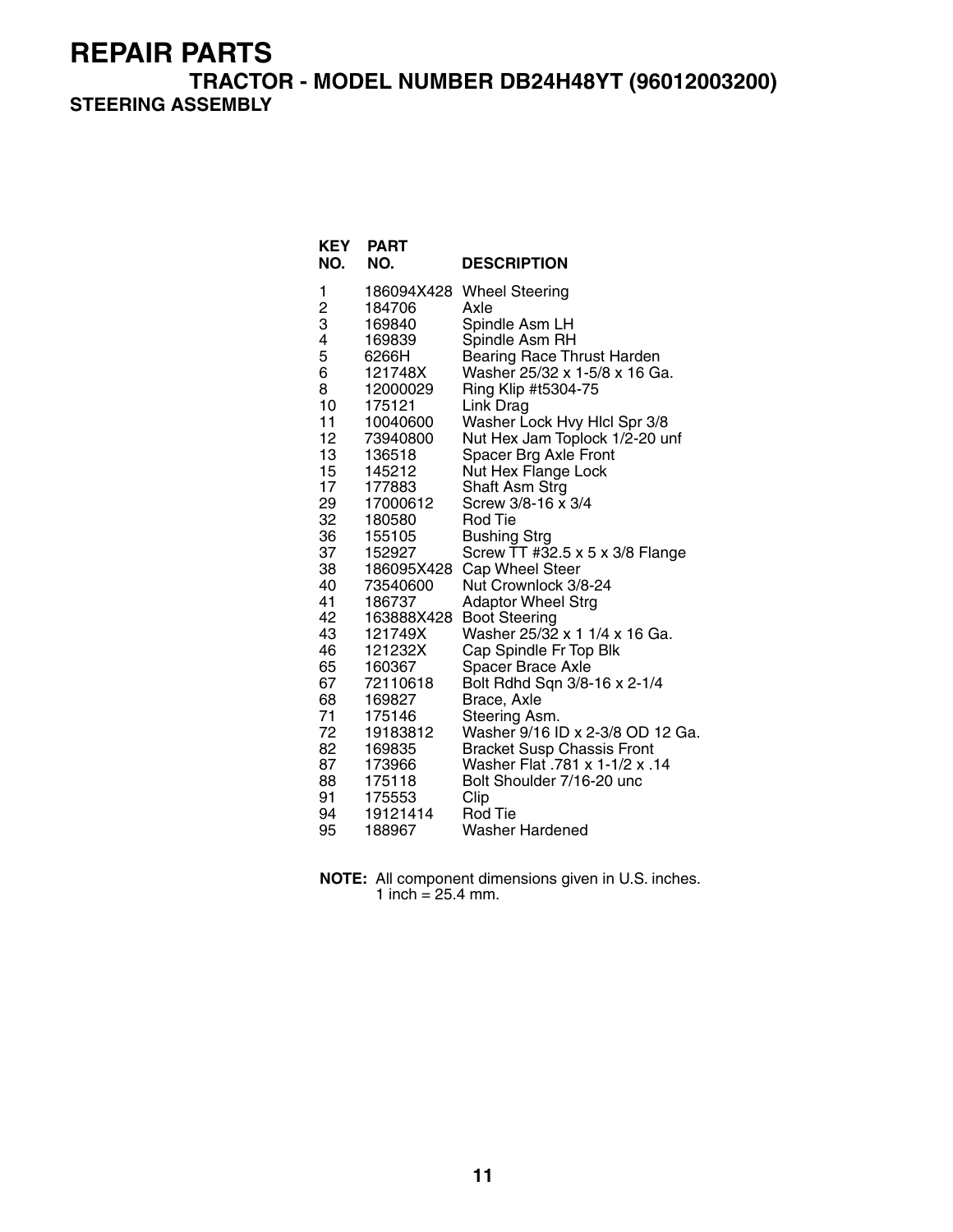**TRACTOR - MODEL NUMBER DB24H48YT (96012003200)**

## **ENGINE**

![](_page_10_Figure_3.jpeg)

| <b>KEY</b><br>NO. | <b>PART</b><br>NO. | <b>DESCRIPTION</b>              | <b>KEY</b><br>NO. | <b>PART</b><br>NO.         | <b>DESCRIPTION</b>                                           |
|-------------------|--------------------|---------------------------------|-------------------|----------------------------|--------------------------------------------------------------|
|                   |                    | 175437X428 Control Throttle     | 32                | 179124X428                 | Cap Asm Fuel                                                 |
| $\overline{c}$    | 191611             | Screw 10 x 3/4 Single Lead-Hex  | 33                | 123487X                    | Clamp Hose Black                                             |
| 3                 |                    | Engine, Briggs Model 445677-    | 37                | 8543R                      | Line Fuel                                                    |
|                   |                    | 0413-E1(Order parts from engine | 38                | 181654                     | Plug Drain Oil                                               |
|                   |                    | $mfg.$ )                        | 41                | 139277                     | Stem Tank Fuel                                               |
| 4                 | 149723             | Muffler Asm Twin Lo-Tone        | 45                | 17000612                   | Screw Hexwsh Thdr 3/8-16 x 3/4                               |
| 5                 | 159955             | Pipe Exhaust LH                 | 72                | 183906                     | Screw 5/16-18 x 1                                            |
| 6                 | 160589             | Pipe Exhaust RH                 | 81                | 73510400                   | Nut Keps Hex 1/4-20 unc                                      |
| 8                 | 171877             | Bolt 5/16-18 unc x 3/4 w/Sems   | 112               | 3645J                      | <b>Bushing</b>                                               |
| 10                | 162797             | Shield                          |                   |                            |                                                              |
| 13                | 165391             | <b>Muffler Gasket</b>           |                   | 1 inch = $25.4 \text{ mm}$ | <b>NOTE:</b> All component dimensions given in U.S. inches   |
| 14                | 148456             | <b>Tube Drain Oil Easy</b>      |                   |                            |                                                              |
| 17                | 17060624           | Screw Thdrol 3/8-16 x 1-1/2     |                   |                            | For engine service and replacement parts, call the toll free |
| 23                | 169837             | <b>Shield Heat</b>              |                   |                            | number for your engine manufacturer listed below:            |
| 25                | 187767X428         | <b>Choke Control</b>            |                   | Briggs & Stratton          | 1-800-233-3723                                               |
| 29                | 137180             | Kit Spark Arrestor (Flat Scrn)  | Kohler Co.        |                            | 1-800-544-2444                                               |
| 31                | 179022             | Tank Fuel 4.0 Rear              |                   | Tecumseh Products          | 1-800-558-5402                                               |
|                   |                    |                                 |                   | Honda Engines              | 1-800-426-7701                                               |
|                   |                    |                                 | Kawasaki          |                            | 1-949-460-5688                                               |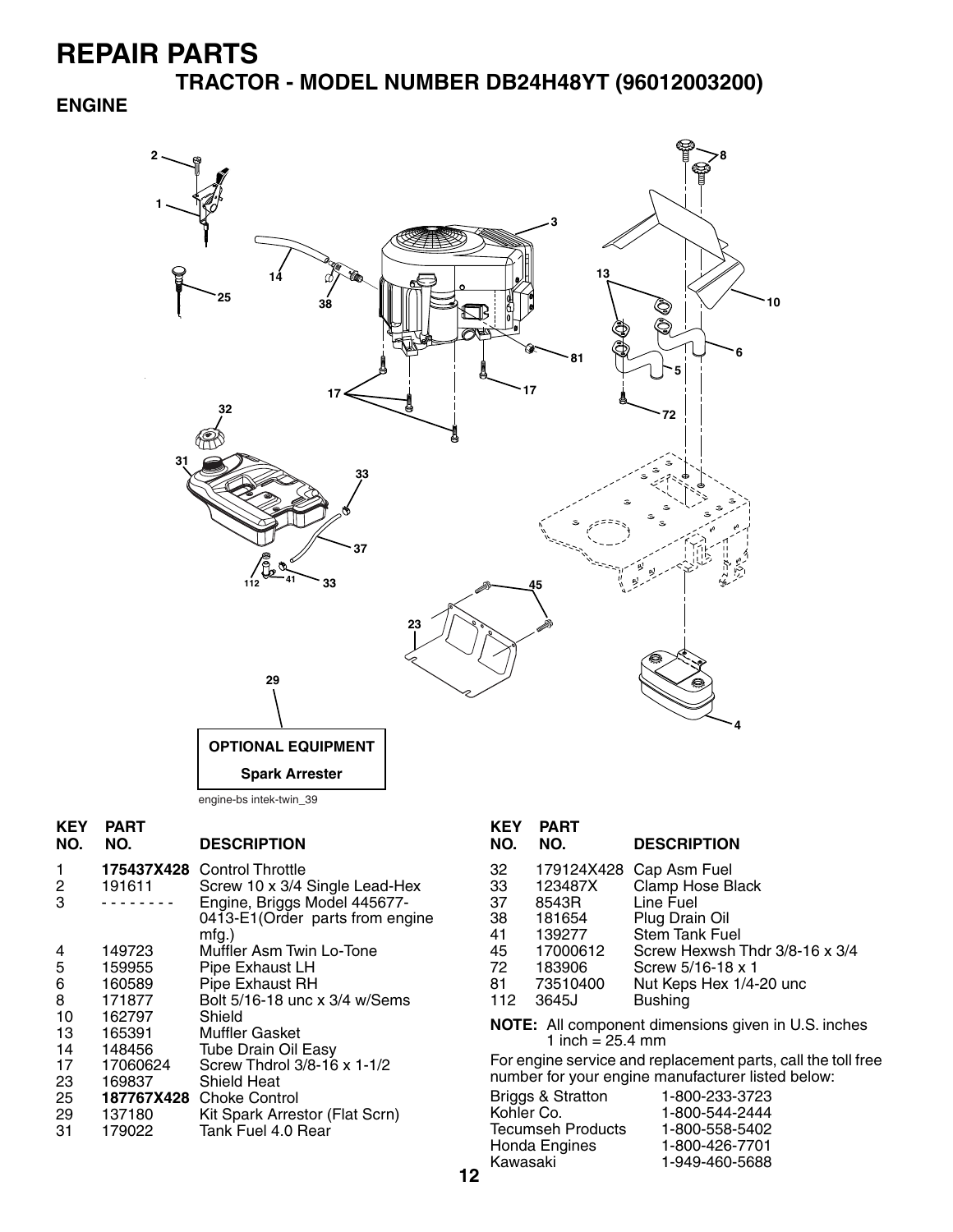**TRACTOR - MODEL NUMBER DB24H48YT (96012003200) SEAT ASSEMBLY**

![](_page_11_Figure_2.jpeg)

**KEY PART DESCRIPTION KEY PART**  1 189022 Seat<br>
2 140551 Brack<br>
3 71110616 Bolt I<br>
4 19131610 Wask<br>
5 145006 Clip I<br>
6 73800600 Nut F<br>
7 124181X Sprin 140551 Bracket Pivot Seat 8 720<br>71110616 Bolt Fin Hex 3/8-16 unc x 71110616 Bolt Fin Hex 3/8-16 unc x 1<br>19131610 Washer Flat 13/32 x 1 x 10 4 19131610 Washer Flat 13/32 x 1 x 10 Ga. 145006 Clip Push-In<br>73800600 Nut Hex w/In 6 73800600 Nut Hex w/Ins. 3/8-16 unc 7 124181X Spring Seat Cprsn 2 250 Blk Zi 8 17000616 Screw 3/8-16 x 1 9 17000616 Screw 3/8-16 x 1<br>9 19131614 Washer 13/32 x 1 x 14 Ga.<br>10 182493 Pan Seat 10 182493 Pan Seat<br>11 166369 Knob Sea 11 166369 Knob Seat Adj. Wingnut 12 174648 Bracket Mounting Switch

| KEY<br>NO. | PART<br>NO. | <b>DESCRIPTION</b>              |
|------------|-------------|---------------------------------|
| 13         | 121248X     | Bushing Snap Blk Nyl 50 Id      |
| 14         | 72050412    | Bolt Rdhd Sqnk 1/4-20 x 1-1/2   |
| 15         | 121249X     | <b>Spacer Split</b>             |
| 16         | 123740X     | Spring Cprsn                    |
| 17         | 123976X     | Nut Lock 1/4 Lge Flg Gr. 5 Zinc |
| 18         | 124238X     | Cap Spring Seat                 |
| 21         | 171852      | Bolt Shoulder 5/16-18 unc       |
| 22         | 73800500    | Nut Hex Lock W/Ins 5/16-18      |
| 24         | 19171912    | Washer 17/32 x 1-3/16 x 12 Ga.  |
| 25         | 127018X     | Bolt Shoulder 5/16-18 x 62      |
|            |             | $\blacksquare$                  |

**NOTE:** All component dimensions given in U.S. inches. 1 inch =  $25.4 \text{ mm}$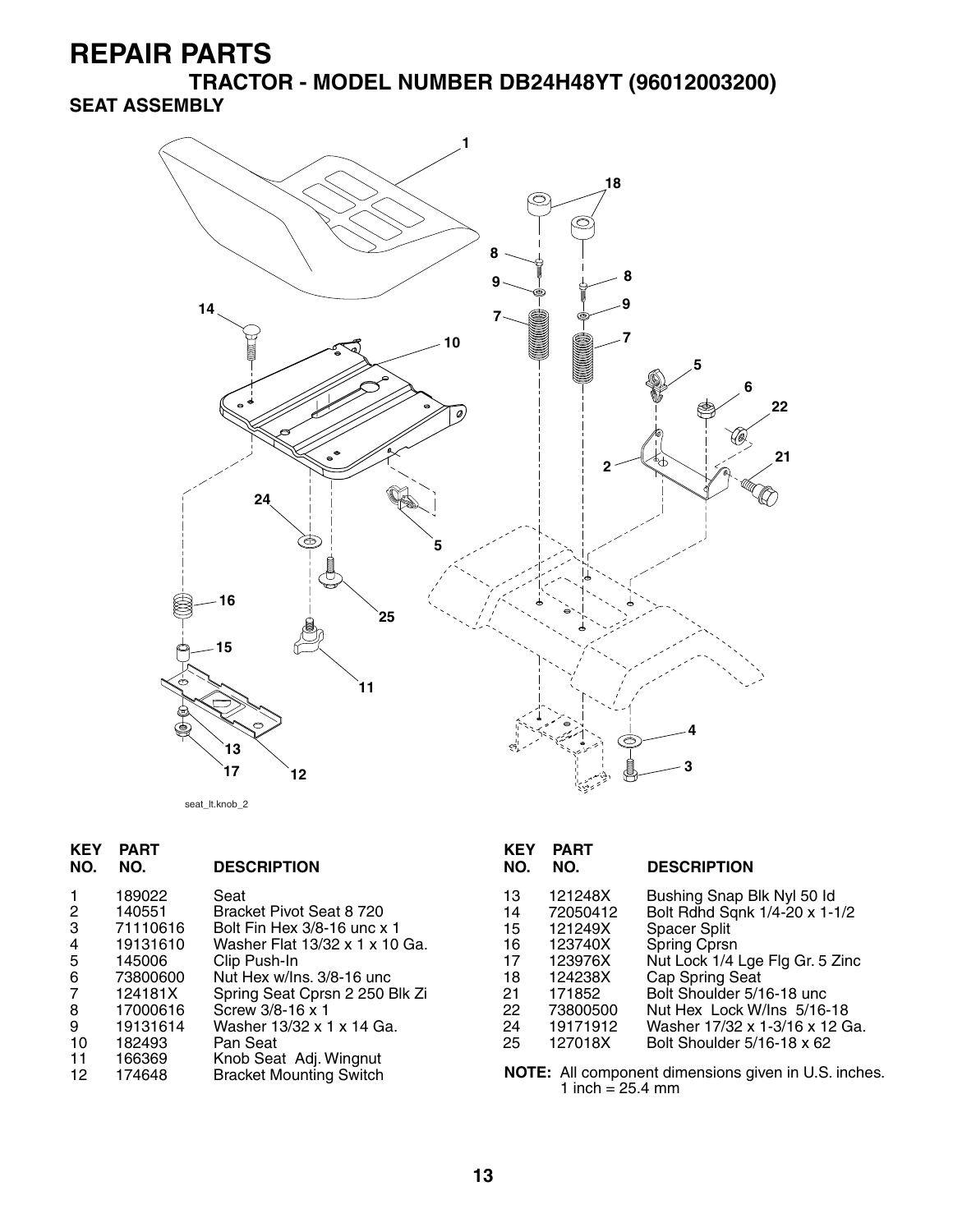**TRACTOR - MODEL NUMBER DB24H48YT (96012003200) MOWER DECK**

![](_page_12_Figure_2.jpeg)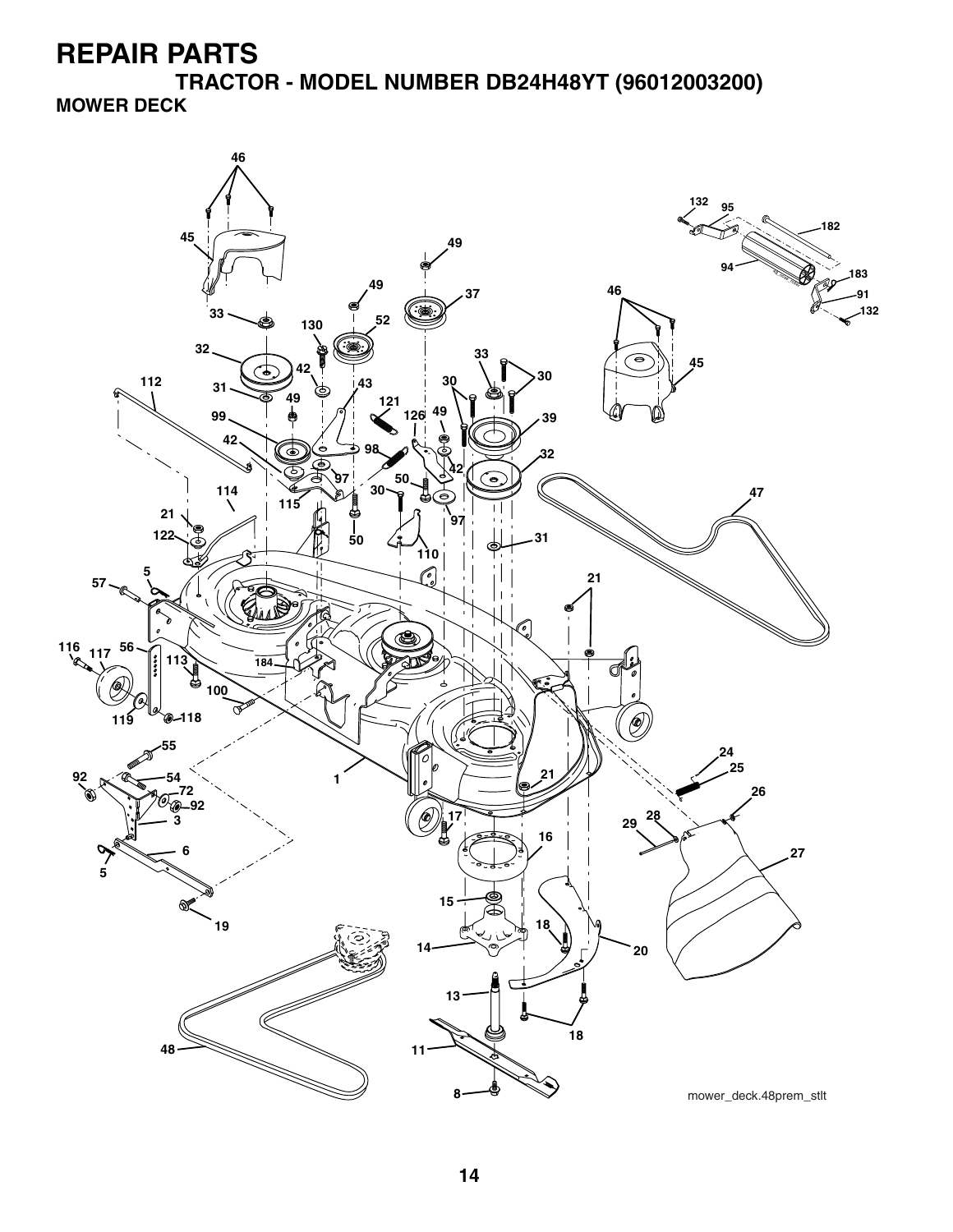#### **TRACTOR - MODEL NUMBER DB24H48YT (96012003200) MOWER DECK**

| <b>KEY</b><br>NO. | <b>PART</b><br>NO. | <b>DESCRIPTION</b>                                                        | <b>KEY</b><br>NO. | <b>PART</b><br>NO.           | <b>DESCRIPTION</b>                                  |
|-------------------|--------------------|---------------------------------------------------------------------------|-------------------|------------------------------|-----------------------------------------------------|
| 1                 | 180358             | Deck Weldment Mower 48                                                    | 52                | 175820                       | <b>Pulley Idler Flat</b>                            |
| 3                 | 138017             | Bracket Asm., Sway Bar                                                    | 54                | 74780616                     | Bolt Fin Hex 3/8-16 x 1                             |
| 5                 | 4939M              | <b>Retainer Spring</b>                                                    | 55                | 72140608                     | Bolt Carriage Sqnk. 3/8-16 x 1                      |
| 6                 | 178024             | Arm, Suspension, Rear Sway Bar                                            | 56                | 155986                       | Bar Pnt Adj.                                        |
|                   |                    | <b>Deck</b>                                                               | 57                | 156941                       | <b>Pin Head Rivet</b>                               |
| 8                 | 174365             | Bolt 7/16 Asm. Blade                                                      | 72                | 19131312                     | Washer 13/32 x 13/16 x 12 Ga.                       |
| 11                | 173921             | (The following blades are available)<br>Blade, 48" Mulching (For mulching | 91<br>92          | 180535                       | Bracket, Asm Noseroller, RH                         |
|                   |                    | mowers only)                                                              | 94                | 73800600<br>176066           | Nut Lock Hex 3/8-16<br>Noseroller                   |
| - -               | 180054             | Blade, 48" Hi-Lift (For bagging and                                       | 95                | 180534                       | Bracket, Asm Noseroller LH                          |
|                   |                    | discharging)                                                              | 97                | 178515                       | <b>Washer Hardened</b>                              |
| 13                | 174360             | Shaft Asm. w/Lower Bearing                                                | 98                | 179479                       | <b>Spring Primary Drive</b>                         |
| 14                | 174358             | Mandrel Asm. Housing                                                      | 99                | 189993                       | Pulley Idler"V"                                     |
| 15                | 110485X            | Bearing, Ball, Mandrel                                                    | 100               | 72110616                     | Bolt RDHD Sqnk 3/8-16 unc x 2                       |
| 16                | 174493             | <b>Stripper Mandrel Deck</b>                                              | 110               | 175016                       | Arm Spring Break                                    |
| 17                | 72110610           | Bolt RDHD Sq Neck 3/8-16 x 1.25                                           | 112               | 174387                       | <b>Link Tension Relief Lever</b>                    |
| 18                | 72140505           | Bolt, Carriage 5/16-18 x 5/8                                              | 113               | 72110506                     | Bolt 5/16-18 x 3/4                                  |
| 19                | 132827             | Bolt, Hex Hd, Shoulder 5/16-18                                            | 114               | 174384                       | Tension Asm. Relief Lever                           |
| 20                | 174378             | Baffle, Vortex Mower                                                      | 115               | 174609                       | Arm Spring Tension Relief                           |
| 21                | 73680500           | Nut, Crownlock 5/16-18 unc                                                | 116               | 193406                       | Bolt, Shoulder                                      |
| 24                | 105304X            | Cap, Sleeve                                                               | 117               | 174873                       | Gauge Wheel                                         |
| 25                | 178102             | Spring, Torsion                                                           | 118               | 73930600                     | Nut, Centerlock 3/8-16 unc                          |
| 26                | 110452X            | Nut, Push                                                                 | 119               | 19121414                     | Washer 3/8 x 7/8 x 14 Ga.                           |
| 27                |                    | 180655X428 Deflector Shield                                               | 121               | 174371                       | <b>Spring Secondary Drive</b>                       |
| 28                | 19111016           | Washer 11/32 x 5/8 x 16 Ga.                                               | 122               | 174606                       | <b>Bushing Pivot Tension Relief</b>                 |
| 29<br>30          | 131491<br>173984   | Rod, Hinge<br>Screw, Thdroll Washer Head                                  | 126               | 174372                       | Arm, Idler, Primary Deck                            |
| 31                | 187690             | Washer, Spacer                                                            | 130<br>132        | 17000616<br>17000612         | Screw 3/8-16 x 1.0<br>Screw 3/8-16 x .75            |
| 32                | 173436             | Pulley, Mandrel                                                           | 182               | 179127                       | <b>Rod Roller Nose</b>                              |
| 33                | 178342             | Nut, Flg. Top Lock Cntr. 9/16                                             | 183               | 163552                       | <b>Retainer Spring</b>                              |
| 37                | 177968             | Pulley, Idler, Flat                                                       | 184               | 173979                       | Keeper Belt Idler                                   |
| 39                | 174375             | Pulley, Idler, Driven                                                     | $\sim$ $\sim$     | 174356                       | Mandrel Asm. Service                                |
| 42                | 122052X            | Spacer, Retainer                                                          |                   |                              | (Includes Key Nos. 13-15 and 33)                    |
| 43                | 174373             | Arm, Idler Secondary                                                      | $\sim$ $\sim$     | 180939                       | Relplacement Mower, Complete                        |
| 45                | 180806             | Cover, Mandrel Deck                                                       |                   |                              | (Std. Deck - Order separately nose                  |
| 46                | 137729             | Screw, Thdroll. 1/4-20 x 5/8                                              |                   |                              | roller components key nos. 91, 94,                  |
| 47                | 180808             | V-Belt, Mower, Secondary                                                  |                   |                              | 95, 132, 182, and 183)                              |
| 48                | 174368             | V-Belt, Mower, Primary                                                    |                   |                              |                                                     |
| 49                | 73900600           | Nut, Lock 3/8-16 unc                                                      |                   |                              | NOTE: All component dimensions given in U.S. inches |
| 50                | 72110612           | Bolt, Carr. 3/8-16 x 1-1/2 Gr. 5                                          |                   | 1 inch = $25.4 \, \text{mm}$ |                                                     |